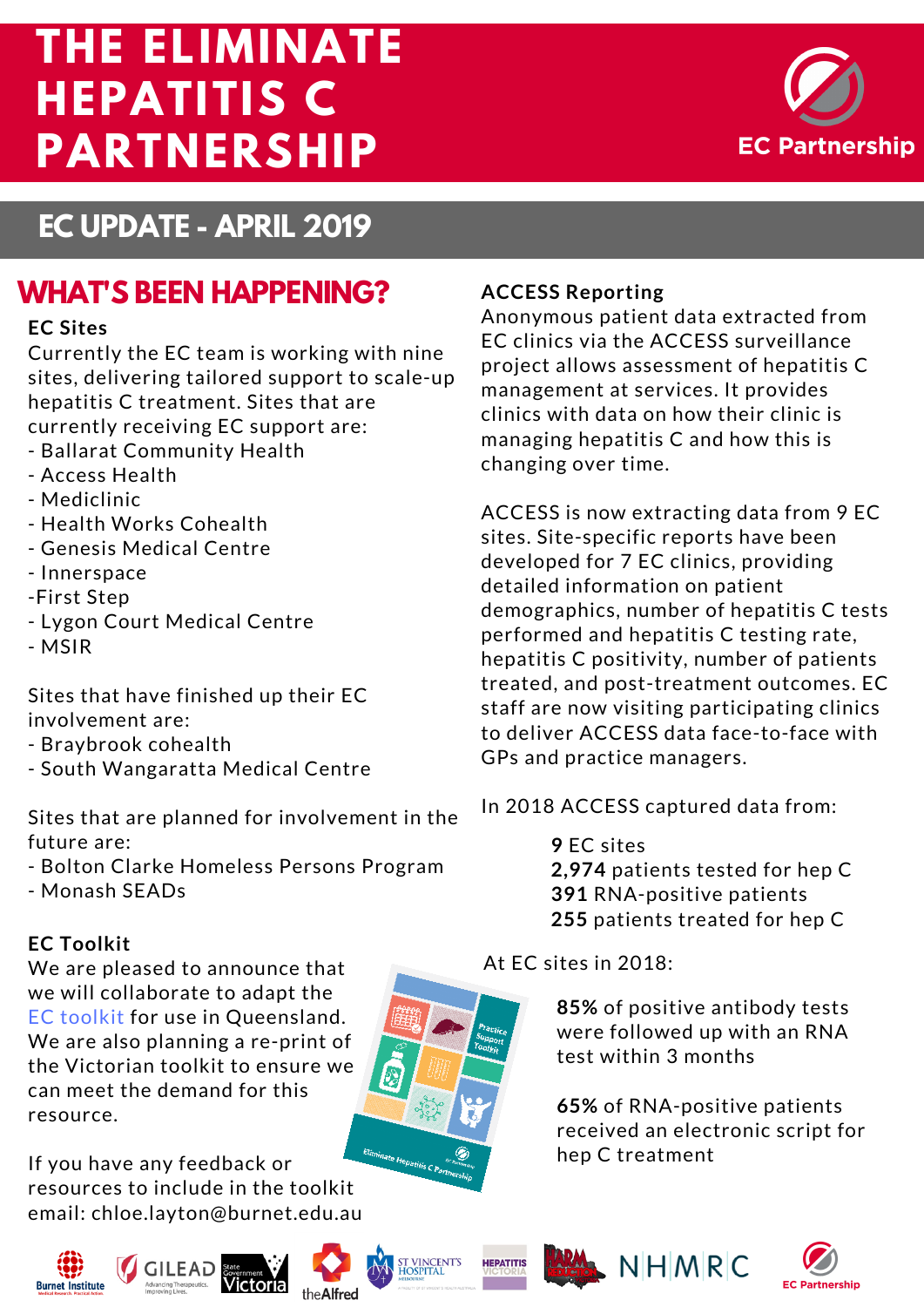

## **HEALTH PROMOTION ACTIVITIES**

#### **Improving accessibility of written health promotion materials**

EC supported a training workshop in November 2018 for individuals and [organisations,](https://ecpartnership.org.au/system/resource/86/file/Improving_Written_Health_Information_-_Checklist_Comparison.pdf) including EC, involved in creating written health promotion materials for hepatitis C. The workshop was hosted by Gabrielle Bennett, the Victorian Hepatitis Educator based at St Vincent's Hospital.

Following the workshop, we compiled this comparison of available checklists to improve the readability and accessibility of written health information. The intention is that all written materials designed or supported by EC will use a formal process such as one of these checklists during their development.

#### **People Who Inject Drugs Mapping**

The EC team have been working on a mapping exercise to better target hepatitis C health promotion resources to people who inject drugs. This has involved examination of existing data on people who inject drugs and workshops with peer workers and people who inject drugs.

We will share the results of the mapping so that it can be used to inform future health promotion initiatives. We envisage the mapping can act as a tool to help define which messages and approaches may resonate most with different subpopulations of PWID.

# **NEW RESEARCH PROJECTS**

## **EC EXPERIENCE**

The EC Experience cohort is now recruiting and aims to better understand people's experiences of treatment, and identify barriers and enablers to taking up DAAs.

The study will recruit from at least eight EC sites. EC Experience will target recruitment to people who have not tested for hep C recently or have been diagnosed with hep C and not treated. [Participants](http://burnet.edu.au/events) will be followed for 12 months to explore changing experiences over time.

This work will provide evidence for future EC activities that aim to overcome barriers to hepatitis C testing and treatment. EC Experience has completed recruitment at the first EC Experience site.

## **PHARM EC**

The EC team have received funding to implement a new trial of pharmacy-based hepatitis C testing and treatment. The trial will allow clients of pharmacies dispensing OST to be tested for hepatitis C and evaluated for treatment from within the pharmacy using a nurse-based model of care, and if eligible have their hepatitis C treatment provided alongside their daily OST dose.

The trial is currently in the set-up phase but is likely to start up later in 2019.

Contact [minh.pham@burnet.edu.au](http://burnet.edu.au/events) with any queries.













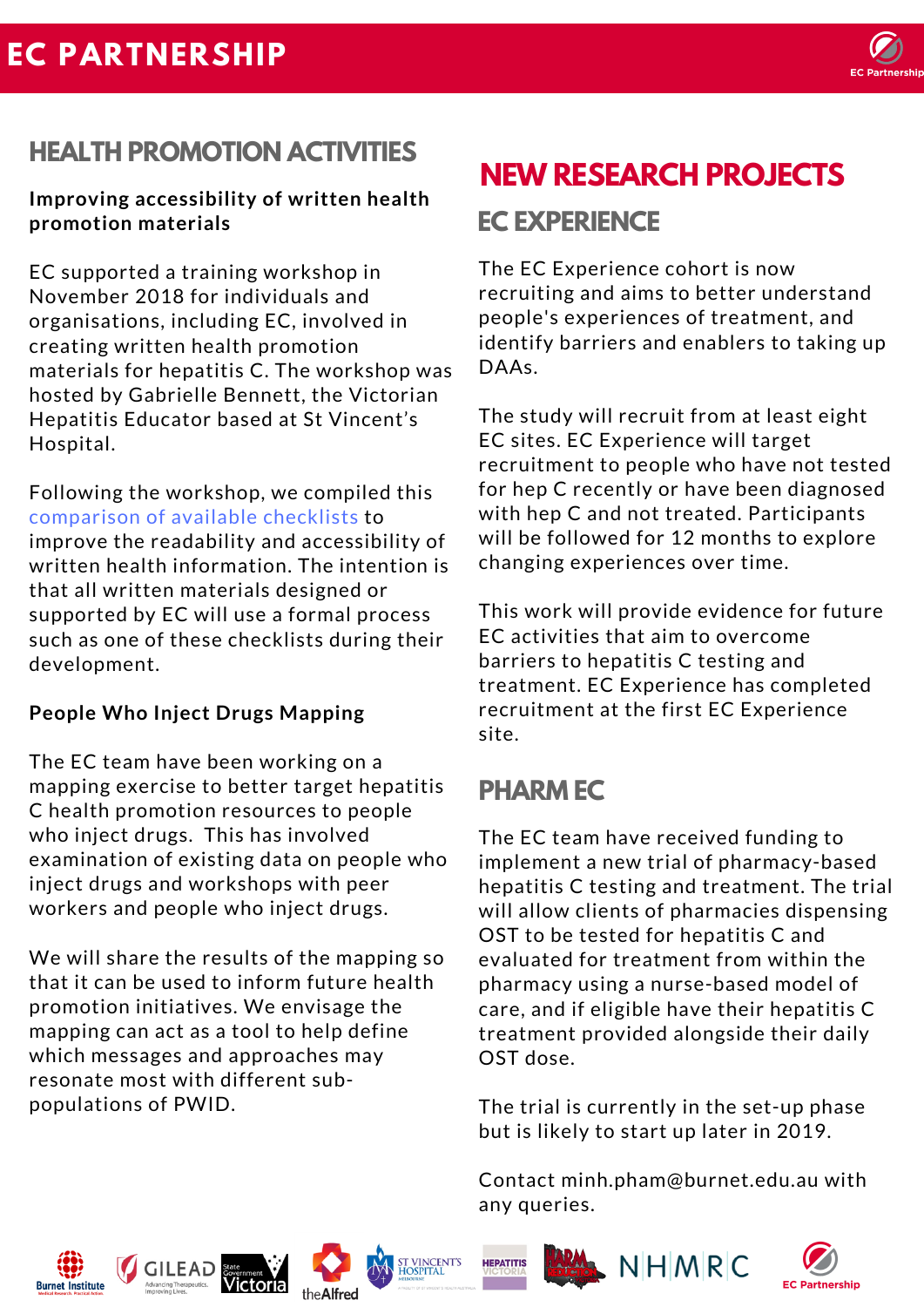# **EC PARTNERSHIP**



## **UPDATES FROM PARTNERS**

## **DEPARTMENT OF HEALTH AND HUMAN SERVICES**

**Victorian Nurse Practitioner Program (VNPP) Hepatology funding round** For the second year running the Department of Health and Human Services (the department) made available funding to support nurse practitioner models designed to improve the care and management of patients with Hepatitis C (Hepatology models of care).

The funding package comprised of a one-off payment to adapt the Hepatology model developed by Melbourne Health, role [implementation,](http://www.hepvic.org.au/page/1296/hepready-training-aod-workers) recruitment and appointment of a Nurse Practitioner Candidate (NPC); and a one-off payment for ongoing support of that NPC. Applications closed in February 2019.

#### **Viral hepatitis training for Alcohol and Other Drug (AOD) workers**

The department has funded Hepatitis Victoria to provide free viral hepatitis training to AOD workers. AOD workers are best placed to educate and encourage clients, where appropriate, to be tested and treated for hepatitis B and/or hepatitis C. This funding is part of a workforce development initiative to build capacity of AOD workers. More information is available here.

#### **Integrated Hepatitis C Nurses (IHCNs)**

The department engaged the Australian Research Centre for Sex, Health and Society (ARCSHS) to undertake the reorientation of the IHCS to ensure a contemporary nurse led model of care for hepatitis C elimination. The project is progressing well with quarterly Community of Practice meetings and the development of a draft Integrated Hepatitis C Nurse Service Framework.

#### **Love Your Liver with Hepatitis Victoria**

The Department has funded Hepatitis Victoria to run the Love Your Liver campaign, a liver cancer prevention initiative that combines the promotion of hepatitis B and C awareness, testing and treatment. The campaign will geographically target a variety of areas with a multi-pronged media campaign including forums for health and community workers. These areas were selected based on data highlighting high prevalence and low treatment uptake for viral hepatitis in Victoria. Workshops planned in 2019 include: Mildura, [Albury/Wodonga](https://www.hepvic.org.au/page/1276/hepready-regional-workshops) and Bendigo.



## **ST VINCENT'S PRISON PROGRAM**

The St Vincent's Hospital team continue to run a hepatitis C treatment service in prisons across the state.

The team are visiting all prisons in the state either [fortnightly](https://ecpartnership.org.au/system/resource/86/file/Improving_Written_Health_Information_-_Checklist_Comparison.pdf) or weekly and have recently increased their service provision with an additional part-time staff member: former Burnet TAP nurse, Amy Tonkin. Dr Tim Papaluca is also increasing health service to prisons with an additional monthly clinic.















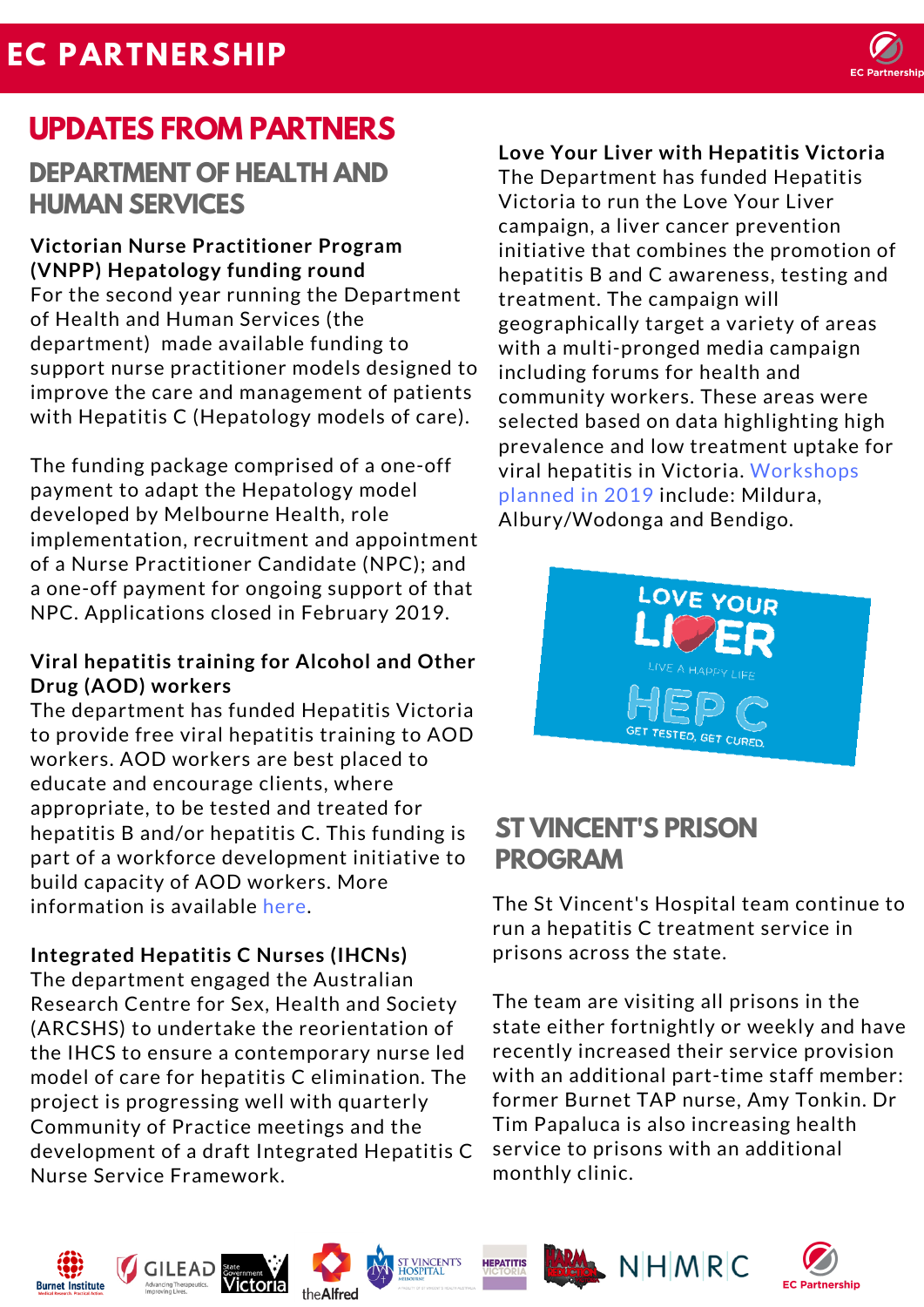## **EC PARTNERSHIP**



## **UPDATES FROM PARTNERS**

## **HEPATITIS VICTORIA Custodial work**

#### **Fit pack stickers**

With support from EC, Hepatitis Victoria have been working with NSP services to gather feedback to redesign the existing fit pack stickers with new messages. The messages are focused around commonly heard barriers to hepatitis C treatment among people who inject drugs. These stickers have proven to be immensely popular so the redesign and reprint will aim to cater to demand. The aim is for these stickers to be available in time for World Hepatitis Day in July.

#### **New [LiverWELL](https://ecpartnership.org.au/system/resource/86/file/Improving_Written_Health_Information_-_Checklist_Comparison.pdf) hepatitis C brochure**

To complement Hepatitis Victoria's existing and growing collection of LiverWELL resources a brochure on hepatitis C has been developed. This catered to a gap that became evident in Hepatitis Victoria's resources for broad overarching information on hepatitis C. Available online and to order soon or contact [isabelle@hepvic.org.au](https://ecpartnership.org.au/system/resource/86/file/Improving_Written_Health_Information_-_Checklist_Comparison.pdf)

Hepatitis Victoria have started recruitment for a survey of prison staff to gauge their knowledge on viral hepatitis. The data collected from this will be used to inform need for further education and work in this area.

A new resource specifically for prison workers is being developed focussing on transmission risks and practical information regarding viral hepatitis in the custodial setting. A booklet and poster will be finalised in May and distributed to all prisons in Victoria. Contact neylan@hepvic.org.au with any questions.

#### **Regional forums with DHHS**

Supported by the Department of Health and Human Services, Hepatitis Victoria is running free, accredited HEPReady workshops in regional areas. They are an opportunity for all staff and services working with people who either live with or are at risk of viral hepatitis and liver disease to develop their knowledge and skills in a one day workshop. Expert speakers will present on the epidemiology and prevalence of hepatitis and discuss recent developments in the management of the diseases. The next workshop will be in April in Mildura and then Albury – Wodonga in May. More information is here.

Contact Martin [martin@hepvic.org.au](http://www.hepvic.org.au/page/1276/hepready-regional-workshops) with any questions.







**LiverWELI** 







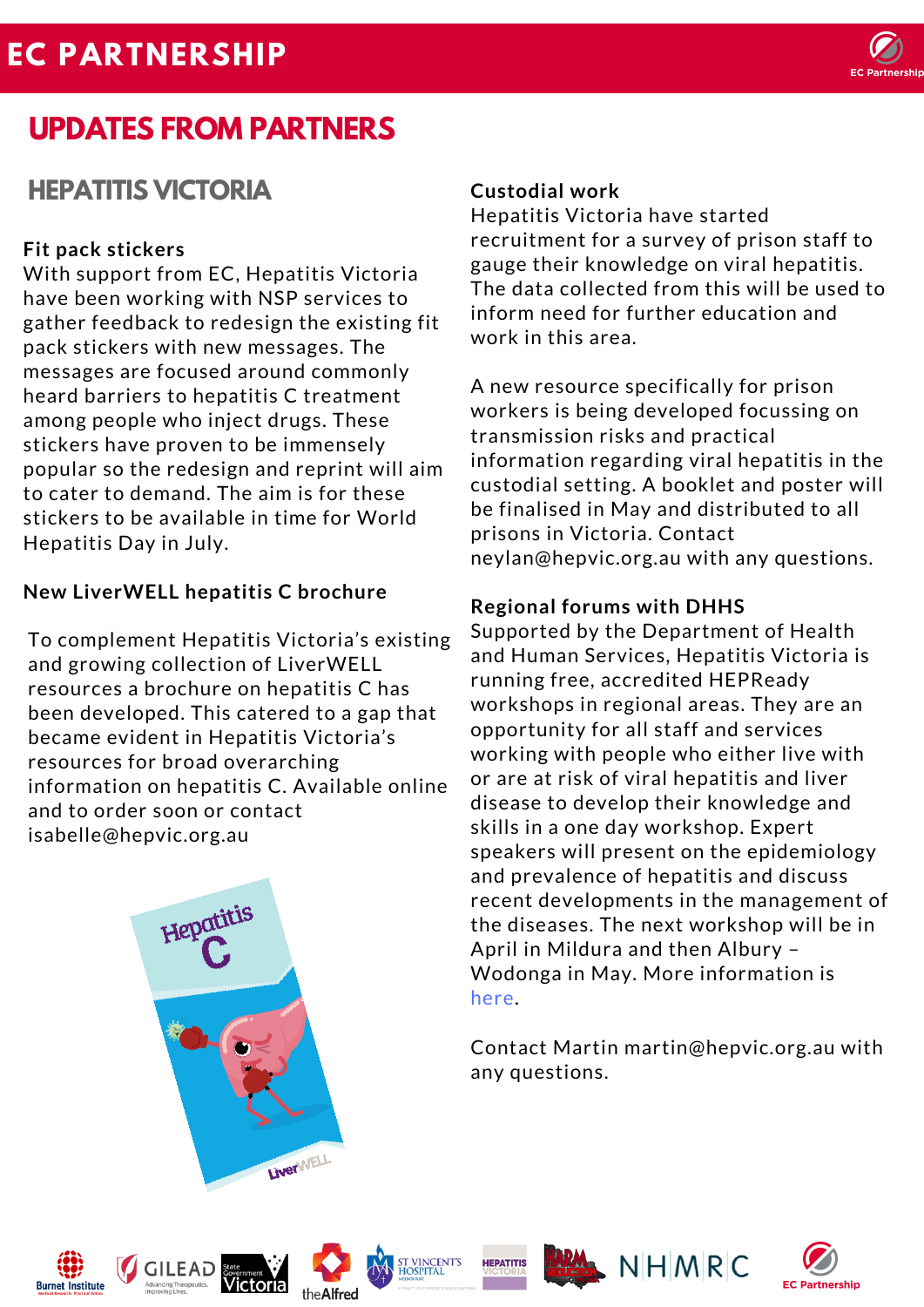

# **UPDATES FROM PARTNERS**

## **HARM REDUCTION VICTORIA**

Harm Reduction Victoria have recently employed a new Health Promotion Officer – Rob Leitermann - who will be working on our Blood Borne Virus peer education programs. This includes a new project, currently in the planning stages, which will examine the effectiveness and feasibility of peer navigation through hep C treatment with people who inject drugs in Victorian settings. The project is being developed in partnership with EC and the Burnet Institute.

Rob will be focusing on hepatitis C peer ed with people who inject drugs for the first few months with us. If you would like us to undertake this sort of work with your clients feel free to contact Rob on robl@hrvic.org.au and Jane Dicka, Health Promotion Program Coordinator on [janed@hrvic.org.au.](https://ecpartnership.org.au/system/resource/86/file/Improving_Written_Health_Information_-_Checklist_Comparison.pdf)

#### **Health Promotion**

Over the past few months HRVic have also been developing a written resource for use with the EC Experience Cohort and by HRVic peer educators and health promotion workers. The pamphlet aims to be a simple mythbusting tool, clarifying key messages around hep C treatment, reinfection and retreatment. The resource has been focus group tested with our Peer Network Program volunteers and will take on feedback from the EC Cohort as well.

### Here is a preview of the resource:



#### **Prevention**

As part of HRVic's BBV prevention work, the Peer Network volunteers aim to get injecting equipment into the hands of PWID who aren't willing or able to get to a traditional NSP service, and they have recently altered our data collection to more accurately monitor this.

By having the volunteers ask their contacts where they would have acquired injecting equipment if they were not in contact with the PNP, there is now concrete data on how many of our contacts rely on peer to peer distribution. Initial analysis shows that approximately 25% of PNP contacts do not access sterile equipment outside of the program, with this number climbing as high as 73% in some postcodes.

#### **Training for workers**

Outside of the EC Health Promotion Work HRVic continue to partner with St Vincent's on Bloody Serious Facts Viral Hepatitis C Training for health care workers. They also guest facilitated ASHM's Hep C for NSP workshop in March 2019.

#### **Stigma & [Discrimination](http://www.hepvic.org.au/events/109/hepspeak-training-6-13-april)**

HRVic has also produced two anti-stigma videos for the Pharmacy Guild's training on working with people who use drugs for their members. This, along with the production of an anti-stigma module for LaTrobe's Pharmacist training in Bendigo is an important piece of work if pharmacists are to become more involved in delivering DAA treatment.